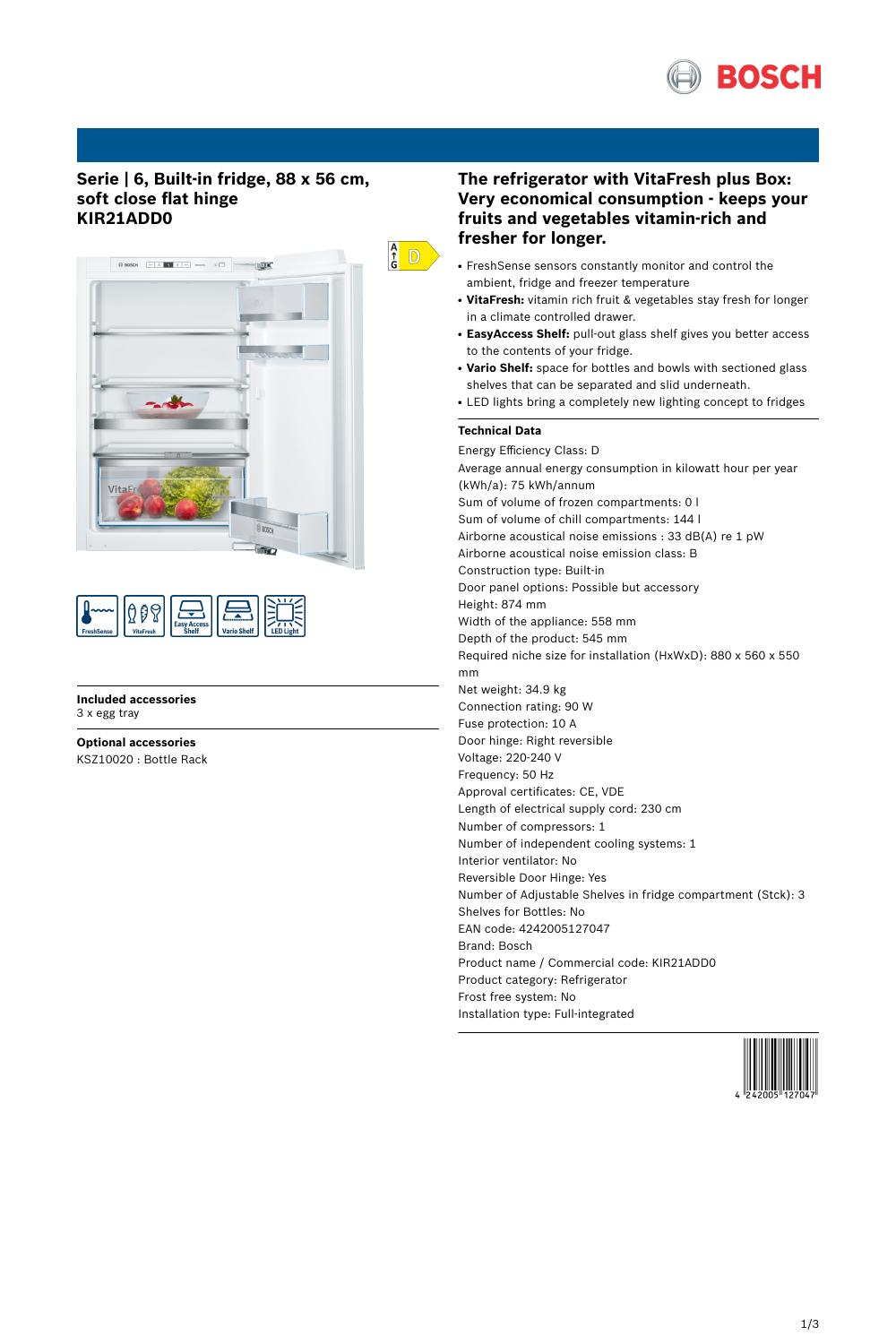

**Serie | 6, Built-in fridge, 88 x 56 cm, soft close flat hinge KIR21ADD0**

**The refrigerator with VitaFresh plus Box: Very economical consumption - keeps your fruits and vegetables vitamin-rich and fresher for longer.**

#### **Functions**

- Bright interior LED fridge light
- Electronic LED display
- Automatic defrost fridge
- Optical and acoustical door open warning

#### **Design features**

- Super Cooling: automatic deactivation
- <sup>4</sup> safety glass shelves (3 height adjustable)
- <sup>3</sup> door trays, including 1x dairy compartment

## **Dimension and installation**

- Dimensions: 87.4 cm H x 55.8 cm W x 54.5 cm D
- Niche Dimensions: <sup>88</sup> cm <sup>H</sup> <sup>x</sup> <sup>56</sup> cm <sup>W</sup> <sup>x</sup> <sup>55</sup> cm <sup>D</sup>
- Connection value <sup>90</sup> <sup>W</sup>
- $-220 240$  V

#### **Key features - Fridge section**

#### **Freshness System**

- FreshSense Constant temperature control by intelligent sensor technology
- <sup>1</sup> VitaFresh Plus drawer with humidity control. Fruit and vegetables retain vitamins and last longer.
- Right hinged door, door reversible
- <sup>3</sup> <sup>x</sup> egg tray
- Based on the results of the standard 24-hour test. Actual consumption depends on usage/position of the appliance.

#### **Additional features**

#### **Performance and Consumption**

- EU19\_EEK\_D: D
- Total Volume : <sup>144</sup> <sup>l</sup>
- Net Fridge Volume : <sup>144</sup> <sup>l</sup>
- Annual Energy Consumption: <sup>75</sup> kWh/a
- Climate Class: SN-ST
- Noise Level : <sup>33</sup> dB , EU19\_Noise emission class\_D: <sup>B</sup>